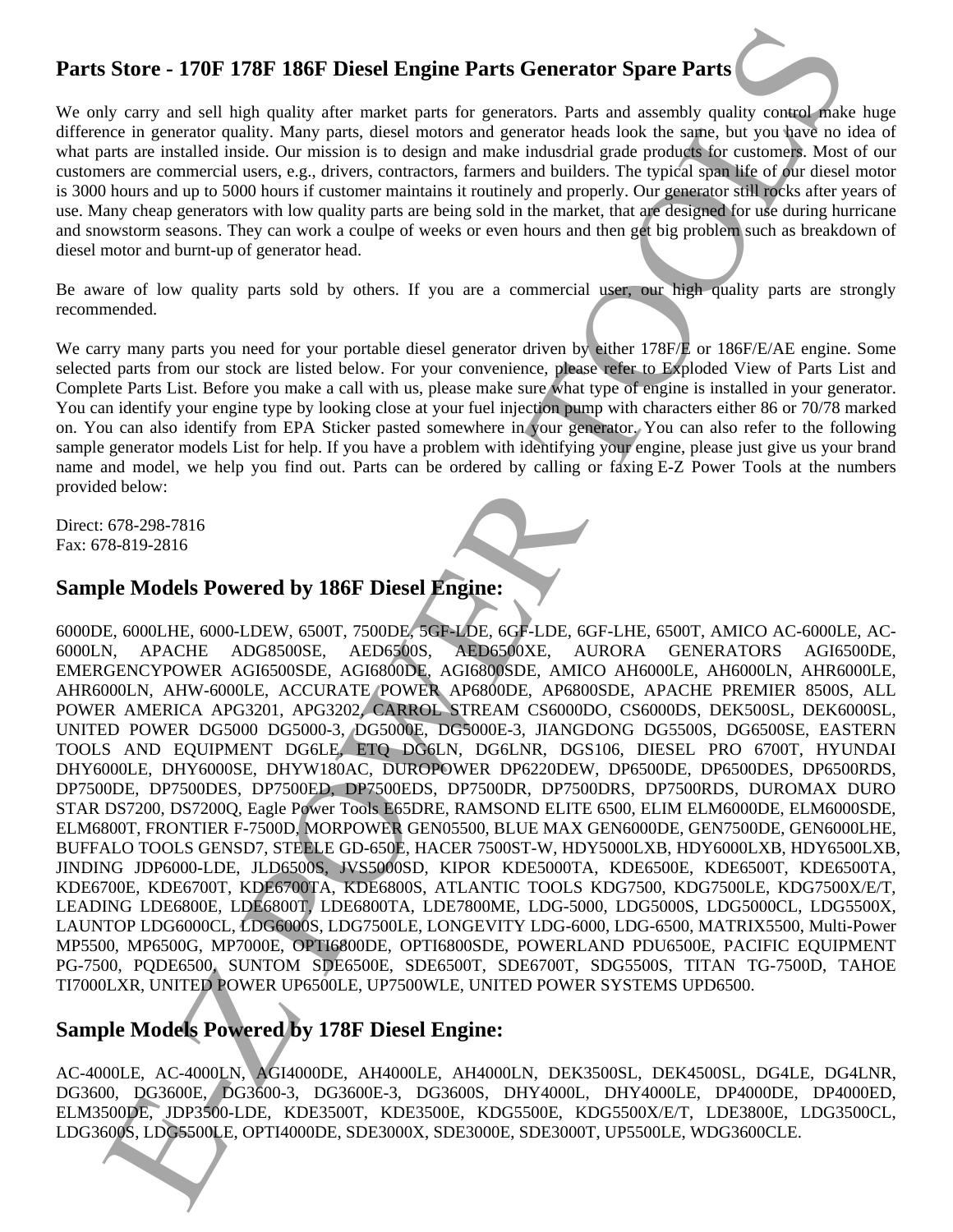|                     |                       | Table 6.2 Parts list of 4000DE, 6800DE and 6800SDE (refer to Figs. 6.2 & 6.3). |                                  |
|---------------------|-----------------------|--------------------------------------------------------------------------------|----------------------------------|
| No.                 | Part No.              | Part name                                                                      | Qty.                             |
|                     | 17121                 | Drain plug                                                                     | 1                                |
| $1 - 2$             | 171211                | Drain plug extension                                                           |                                  |
| $\overline{2}$      | 17120                 | Drain plug gasket                                                              | $\bar{2}$                        |
| 3                   | 78-1711702            | Rear oil seal 30 x 45 x 8                                                      | 1                                |
|                     | 86-1711704            | Rear oil seal 35 x 50 x 8                                                      |                                  |
| $\overline{4}$      | 78-1700103            | Engine cylinder block                                                          | 1                                |
|                     | 86-1700110            |                                                                                |                                  |
| $4 - 2$             | 171212                | $M10 \times 50$ hexagon bolt                                                   | 4                                |
| $4 - 3$             | 171213                | Washer(also refer to 1710210)                                                  | $\overline{4}$                   |
| $4 - 4$             | 171214                | Spring washer                                                                  | $\overline{4}$                   |
| $4 - 5$             | 171215                | M10 x 12 hexagon nut                                                           | $\overline{4}$                   |
| 5                   | 78-17126              | Fuel controller assembly                                                       | 1                                |
|                     | 86-1712601<br>1711324 |                                                                                |                                  |
| 6<br>$\overline{7}$ |                       | O ring for oil dipstick                                                        | $\overline{2}$<br>$\overline{2}$ |
|                     | 86-1702002            | Oil dipstick                                                                   |                                  |
| 8<br>9              | 171216                | Oil pressure sensor                                                            | $\mathbf{1}$                     |
| 10                  | 17123<br>17122        | Fuel pump fastening bolt (short)                                               | $\mathbf{1}$                     |
| 11                  | 1719605               | Fuel pump fastening bolt (long)                                                | 1                                |
| 12                  |                       | Fuel pump gasket $(0.5)$                                                       |                                  |
| 13                  | 17159<br>17158        | Sealing plate gasket                                                           |                                  |
| 14                  | 1710103               | Sealing plate<br>Flange head hexagon M6 nut                                    | $\overline{3}$                   |
| 15                  | 17195                 | Thrust piece                                                                   | $\mathbf{1}$                     |
| 17                  | 1710636               | Flange head hexagon bolt(GB5789-86)                                            | 1                                |
| 18                  | 1710010               | Needle bearing 7941/15                                                         | 1                                |
|                     | 78-1700302            |                                                                                |                                  |
| 22                  | 86-1700303            | Cylinder head bolt (short)                                                     | $\overline{2}$                   |
|                     | 78-1704802            |                                                                                |                                  |
| 23                  | 86-1704803            | Special washer                                                                 | $\overline{4}$                   |
|                     | 78-1705001            |                                                                                |                                  |
| 24                  | 86-1705003            | Cylinder head nut (short)                                                      | $\overline{2}$                   |
|                     | 78-1719704            |                                                                                |                                  |
| 25                  | 86-1706314            | Cylinder head gasket $(0.4)$                                                   | $\mathbf{1}$                     |
|                     | 78-1704902            |                                                                                |                                  |
| 26                  | 86-1704903            | Cylinder head nut (long)                                                       | $\overline{2}$                   |
|                     | 78-1700202            |                                                                                |                                  |
| 27                  | 86-1700203            | Cylinder head bolt (long)                                                      | $\overline{2}$                   |
|                     | 78-17182              | Oval ring gasket 5.1 x 2.5                                                     |                                  |
| 28                  | 86-1720106            | Oval ring gasket 5.1 x 2.6                                                     | $\mathbf{1}$                     |
|                     | 78-1704602            |                                                                                |                                  |
| 35                  | 86-1704603            | Crankcase cover gasket                                                         | 1                                |
|                     | 78-1710003            | Ball bearing 206(GB/T276-94)                                                   |                                  |
| 36                  | 86-1710004            | Ball bearing 207(GB/T276-94)                                                   | 1                                |
|                     |                       | Table 6.2 continued to next page.                                              |                                  |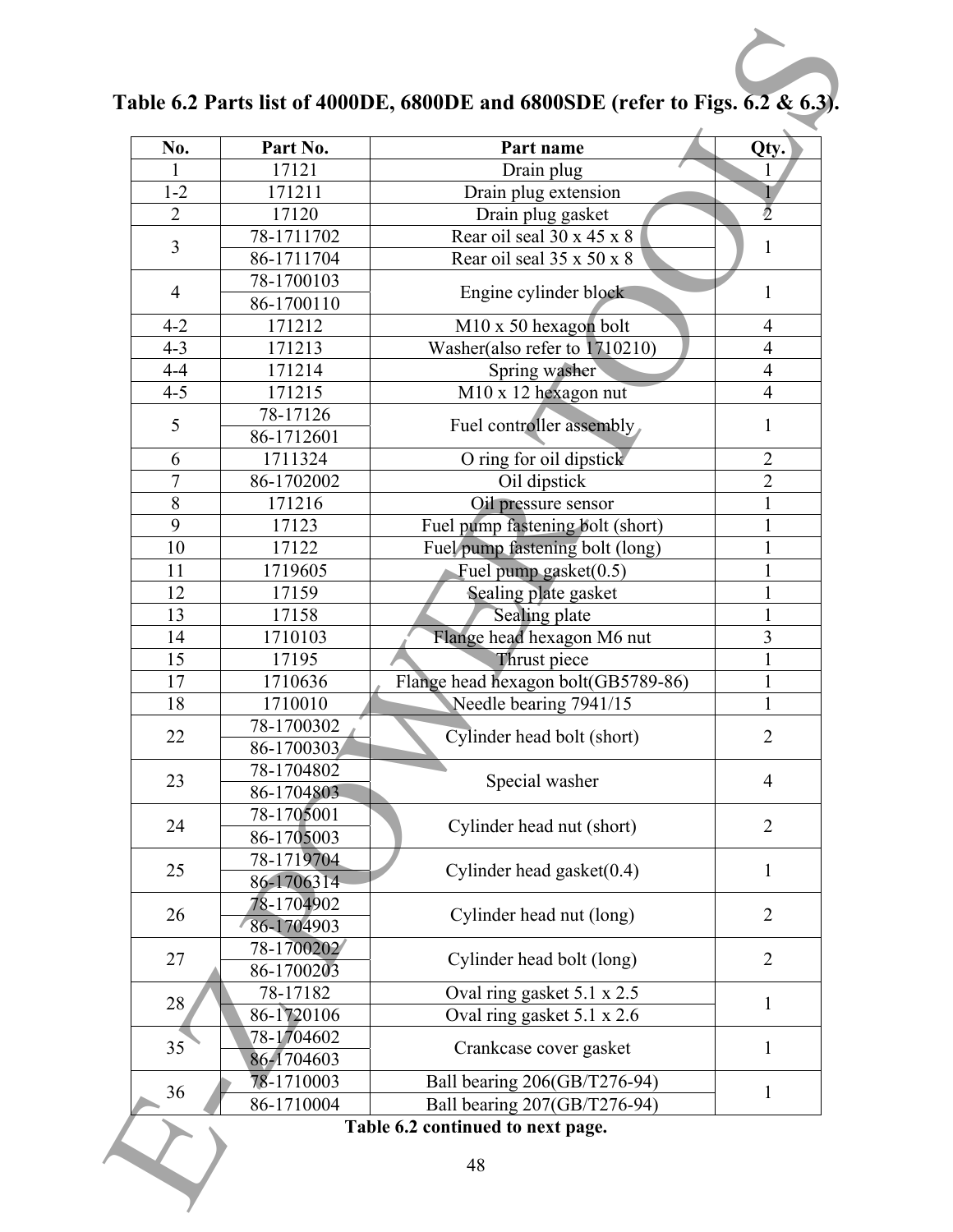|    |                     | Table 6.2 Continued from previous page. |                                  |
|----|---------------------|-----------------------------------------|----------------------------------|
|    | 78-1701802          |                                         |                                  |
| 37 | 86-1701803          | Main bushing                            | 1                                |
| 38 | 1711111             | Retaining pin 8 x 12(GB118-86)          | $\overline{2}$                   |
|    | 78-1701902          |                                         |                                  |
| 39 | 86-1701903          | Crankcase cover                         |                                  |
|    | 78-1711703          | Front oil seal 30 x 45 x10              |                                  |
| 40 | 86-1711705          | Front oil seal 35 x 50 x10              | 1                                |
| 41 | 78-1710083          |                                         | 15                               |
|    | 86-1710083          | Flange head hexagon M8 x 33.5 bolt      | 16                               |
| 42 | 1710083             | Flange head hexagon M8 x 33.5 bolt      |                                  |
| 43 | 78-1710084          | Spring washer                           | 15                               |
|    | 86-1710084          |                                         | 16                               |
| 44 | 78-1710085          | Washer                                  | 15                               |
|    | 86-1710085          |                                         | 16                               |
| 45 | 1711602             | Aluminum plug 8 x 8                     | $\overline{3}$                   |
| 46 | 78-1703102          | Air intake pipe gasket                  | 1                                |
|    | 86-1703103          |                                         |                                  |
| 47 | 78-1702402          | Cylinder head                           | 1                                |
|    | 86-1702404          |                                         |                                  |
| 48 | 78-1702601          | Intake valve                            | 1                                |
|    | 86-1702603          |                                         |                                  |
| 49 | 78-1702602          | Exhaust valve                           | $\mathbf{1}$                     |
|    | 86-1702604          |                                         |                                  |
| 50 | 78-17186            | Muffler gasket                          | 1                                |
|    | 86-1718601          |                                         |                                  |
| 51 | 78-1710955          | Double ended bolt AM6 x 55(GB899-88)    | $\overline{2}$<br>$\overline{2}$ |
|    | 86-1710956          | Double ended bolt AM6 x 75(GB899-88)    |                                  |
| 52 | 1710722<br>78-17066 | M6 x 22 bolt(GB5789-86)                 | $\mathbf{1}$                     |
| 53 | 86-1706603          | Cylinder head cover                     | 1                                |
| 54 | 17142               | Oiling hole plug                        | 1                                |
| 55 | 17141               | Plastic ball                            |                                  |
| 56 | 17146               | <b>Breather</b>                         |                                  |
| 57 | 17147               | Pin                                     | $\mathbf{1}$                     |
| 58 | 171132              | O ring 12 x 1.9                         | $\mathbf{1}$                     |
| 59 | 1701021             | Plunger                                 | $\mathbf{1}$                     |
|    | 78-17170            |                                         |                                  |
| 60 | 86-1717001          | Cylinder head cover gasket              | 1                                |
| 61 | 17140               | Decompression lever spring              | 1                                |
| 62 | 17139               | Decompression lever                     | 1                                |
| 63 | 1711310             | O ring 10 x 1.9(GB1235-76)              | $\mathbf{1}$                     |
| 64 | 1711103             | Retaining pin 3 x 16(GB119-86)          | 1                                |
|    | 78-1710655          | M6 x 55 flanged bolt(GB5789-86)         | $\overline{2}$                   |
| 65 | 86-1710630          | M6 x 70 flanged bolt(GB5789-86)         | 3                                |
|    |                     | Table 6.2 continued to next page.       |                                  |
|    |                     |                                         |                                  |
|    |                     |                                         |                                  |
|    |                     | 49                                      |                                  |
|    |                     |                                         |                                  |
|    |                     |                                         |                                  |

### **Table 6.2 Continued from previous page.**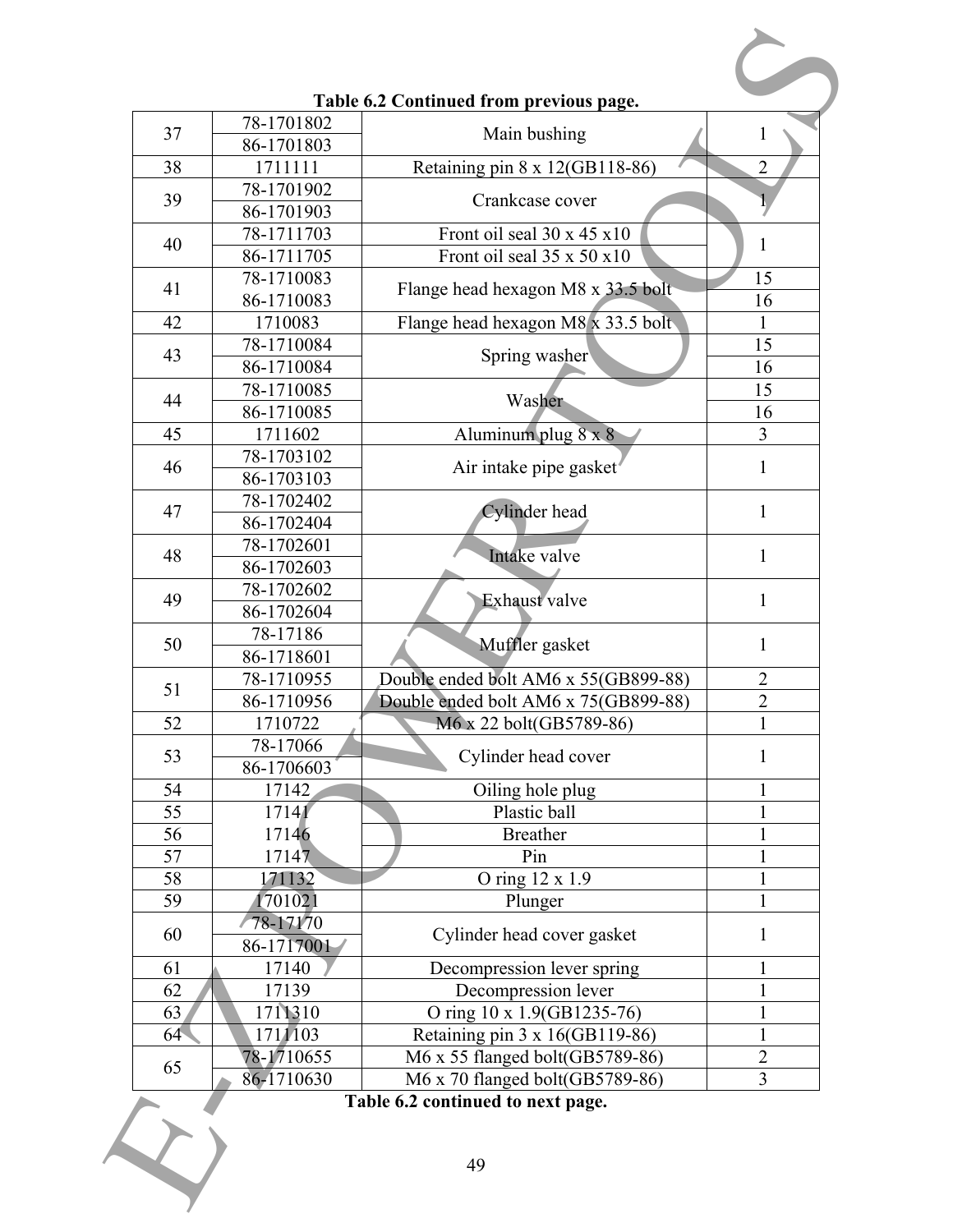|    |            | Table 6.2 Continued from previous page. |                  |
|----|------------|-----------------------------------------|------------------|
| 66 | 78-1701402 | Piston ring set                         |                  |
|    | 86-1701403 |                                         |                  |
| 67 | 17014100   | First piston ring                       |                  |
| 68 | 17014101   | Second piston ring                      |                  |
| 69 | 17014102   | Oil ring complete                       | $\overline{\nu}$ |
| 70 | 78-1701202 | Piston                                  | $\mathbf{1}$     |
|    | 86-1701204 |                                         |                  |
| 71 | 78-1701702 | Piston pin                              | $\mathbf{1}$     |
|    | 86-1701703 |                                         |                  |
|    | 78-1701602 | Retaining clip of piston pin Diameter   |                  |
| 72 |            | 21mm                                    | $\overline{2}$   |
|    | 86-1701603 | Retaining clip of piston pin Diameter   |                  |
|    |            | 23mm                                    |                  |
| 73 | 78-1701302 | Connecting rod assembly                 | $\mathbf{1}$     |
|    | 86-1701303 |                                         |                  |
| 74 | 17013100   | <b>Bushing</b>                          | 1                |
| 75 | 17013101   | Connecting rod                          | 1                |
| 76 | 17013102   | Crank pin box                           | $\mathbf{1}$     |
| 77 | 17013103   | Rod bolt                                | $\overline{2}$   |
| 78 | 78-1701502 | Connecting rod journal bearing          | 1                |
|    | 86-1701503 |                                         |                  |
| 79 | 78-1706500 | Balancing shaft assembly                |                  |
|    | 86-1706500 |                                         | $\mathbf{1}$     |
| 80 | 78-1706502 | <b>Balancing</b> shaft                  | 1                |
|    | 86-1706503 |                                         |                  |
| 81 | 1710507    | Key 5 x 7(GB1096-79)                    | $\overline{2}$   |
| 82 | 78-1706602 | Balancing shaft timing gear             | 1                |
|    | 86-1706603 |                                         |                  |
| 83 | 78-1710001 | Ball bearing 202(GB/T276-94)            | $\overline{2}$   |
|    | 86-1710000 | Ball bearing 203(GB/T276-94)            |                  |
| 84 | 78-1707000 | Crankshaft assembly                     | $\mathbf{1}$     |
|    | 86-1707000 |                                         |                  |
| 85 | 78-1707702 | Crankshaft timing gear                  | 1                |
|    | 86-1707703 |                                         |                  |
| 86 | 1710512    | Key 5 x 12(GB1096-79)                   |                  |
| 87 | 1710514    | Key 5 x 14(GB1096-79)                   |                  |
| 88 | 78-1700701 | Crankshaft                              | 1                |
|    | 86-1700708 |                                         |                  |
| 89 | 1711601    | 6 x 8 plunger                           |                  |
| 90 | 78-1707802 | Balancing shaft driving gear            |                  |
|    | 86-1707803 |                                         | 1                |
|    | 78-1710007 | Ball bearing 307(GB/T276-94)            | 1                |
| 91 | 86-1710008 | Ball bearing 308(GB/T276-94)            |                  |
| 94 | 1701304    | <b>Bushing</b>                          |                  |
| 95 | 1701305    | Flywheel nut                            | $\mathbf{1}$     |
|    |            | Table 6.2 continued to next page.       |                  |
|    |            |                                         |                  |
|    |            | 50                                      |                  |
|    |            |                                         |                  |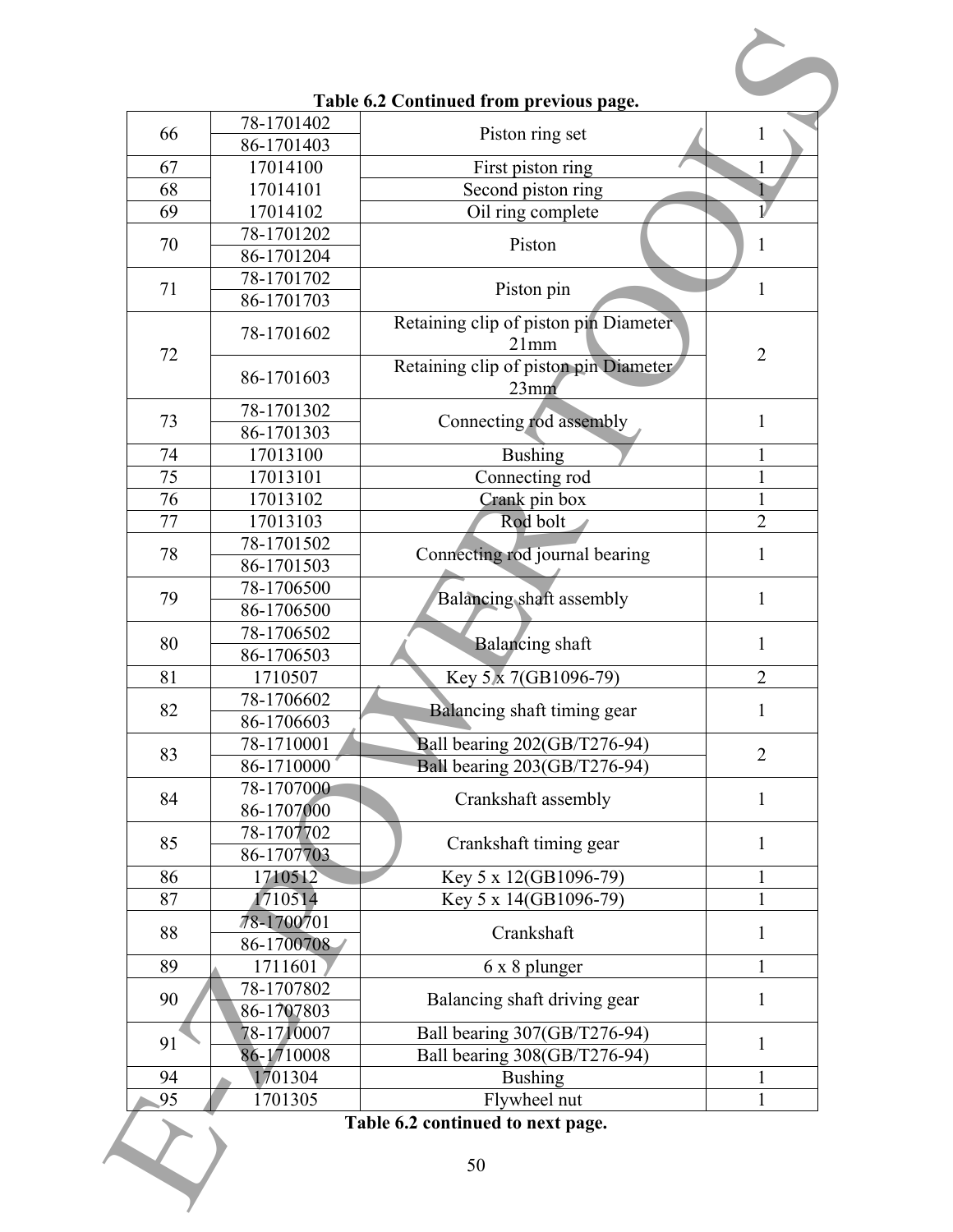|     |            | Table 6.2 Continued from previous page. |                |
|-----|------------|-----------------------------------------|----------------|
| 98  | 78-1705102 | Push rod                                | $\overline{2}$ |
|     | 86-1705103 |                                         |                |
| 99  | 78-17157   | Valve tappet                            | $\overline{2}$ |
|     | 86-1715701 |                                         |                |
| 100 | 78-1701102 | Camshaft timing gear                    |                |
|     | 86-1701103 |                                         |                |
| 101 | 78-1710504 | Key 4 x 12(GB1096-79)                   | $\mathbf{1}$   |
|     | 86-1710514 | Key 5 x 14(GB1096-79)                   |                |
| 102 | 78-1701002 | Camshaft                                | 1              |
|     | 86-1701000 |                                         |                |
|     | 78-17175   |                                         |                |
| 103 | 86-1717501 | Air cleaner gasket                      | 1              |
| 104 | 78-1703002 |                                         |                |
|     | 86-1703003 | Intake pipe                             | $\mathbf{1}$   |
| 105 | 78-17180   |                                         |                |
|     | 86-1718003 | Bottom case assembly of air cleaner     | 1              |
| 106 | 17137      | Double ended bolt AM6 x 22(GB899-88)    | $\mathbf{1}$   |
| 107 | 1710103    | Flange head hexagon M6 nut              | 3              |
|     | 78-17179   |                                         |                |
| 108 | 86-1718002 | Inner shock proof sealing ring          | 1              |
|     | 78-1717602 | Air filter element                      |                |
| 109 | 86-1717601 |                                         | 1              |
|     | 78-17181   | Air filter shock absorber               |                |
| 110 | 86-1718101 |                                         | $\mathbf{1}$   |
|     | 78-17178   |                                         | $\mathbf{1}$   |
| 111 | 86-1718001 | Outer shock proof sealing ring          |                |
|     | 78-1718004 |                                         |                |
| 112 | 86-1718005 | Air filter cover seal ring              | 1              |
|     | 78-1718006 |                                         |                |
| 113 | 86-1718007 | Complete air filter cover               | 1              |
|     | 78-1718102 |                                         |                |
| 114 | 86-1718103 | Cover shock absorber                    | $\mathbf{1}$   |
|     | 78-17177   |                                         |                |
| 115 | 86-17177   | Special washer                          | 1              |
|     | 78-1710107 | M6 wing nut                             | $\mathbf{1}$   |
| 116 | 86-1710109 | M8 wing nut                             |                |
|     | 78-17174   |                                         |                |
| 117 | 86-1717401 | Air cleaner assembly                    | 1              |
| 125 | 1710612    | M6 x 12 bolt(GB5787-86)                 | 3              |
| 126 | 17022      | Oil pump cover                          |                |
| 127 | 1711334    | O ring 34.5 x 1.8(GB3452.1-82)          | 1              |
|     | 78-17135   |                                         |                |
| 128 | 86-1713501 | Oil pump assembly                       | 1              |
| 129 | 17135100   | Outer rotator                           | 1              |
| 130 | 17135101   | Inner rotator                           | 1              |
|     |            | Table 6.2 continued to next page.       |                |
|     |            |                                         |                |
|     |            | 51                                      |                |
|     |            |                                         |                |
|     |            |                                         |                |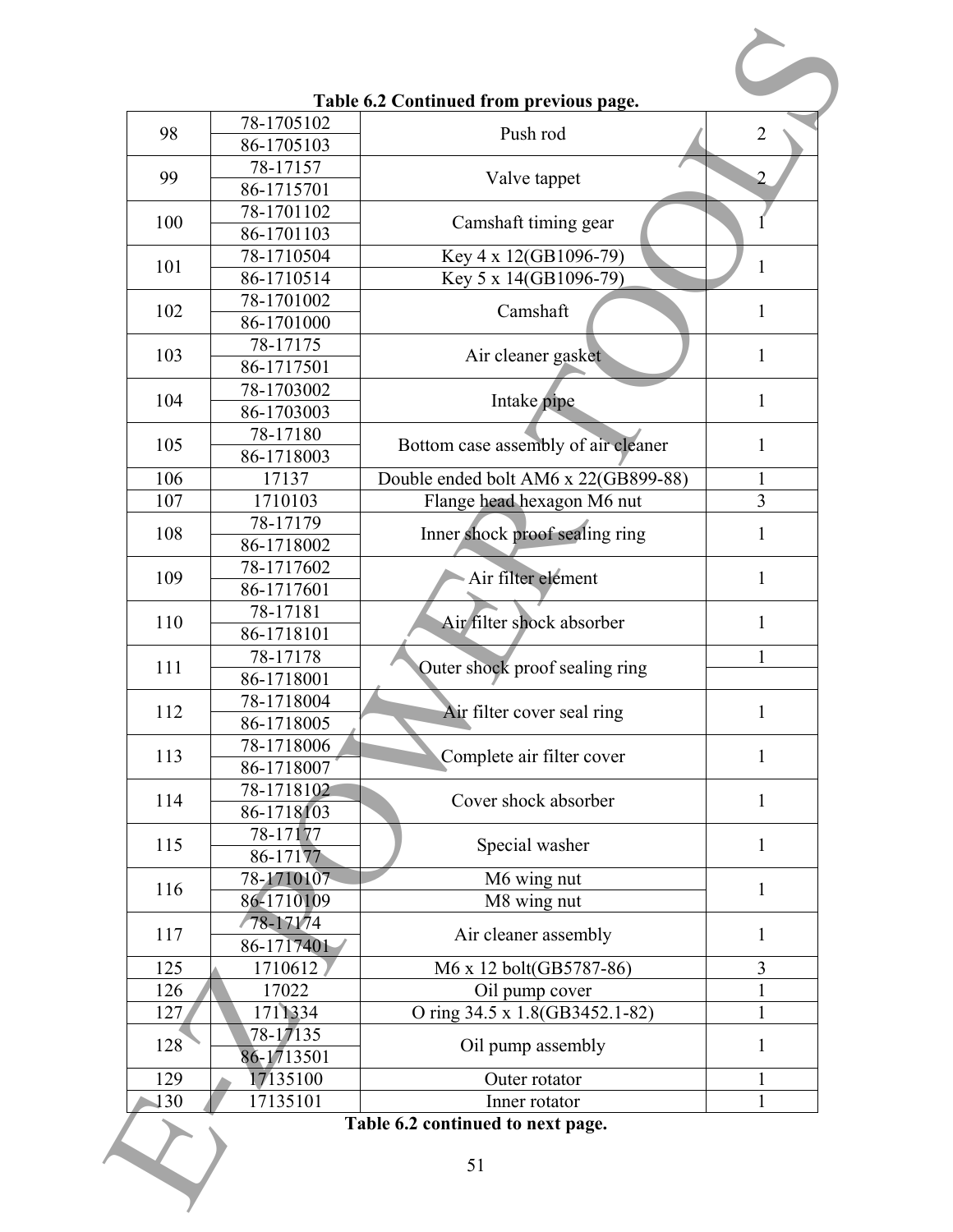| 130-2   | 17135102   | Table 6.2 Continued from previous page.<br>Pin |                       |
|---------|------------|------------------------------------------------|-----------------------|
| 131     | 17135103   | Oil pump shaft                                 |                       |
|         | 78-1702302 |                                                |                       |
| 132     | 86-1702302 | Oil pump driving gear                          |                       |
| 133     | 1711103    | 3 x 16 pin(GB119-82)                           | $\mathbf{1}^{\prime}$ |
| 134     | 1702103    | Oil filter                                     | 1                     |
| 135     | 1711316    | O ring 20 x 2.65                               | 1                     |
| 136     | 17080      | Oil guide                                      | 1                     |
| 137     | 1710614    | M6 x 14 bolt(GB5789-86)                        | $\mathbf{1}$          |
|         | 78-1705702 |                                                |                       |
| 138     | 86-1705703 | Recoil starter                                 | $\mathbf{1}$          |
| 139     | 1710612    | M6 x 12 bolt(GB6170-86)                        | 3 or 4                |
| 140     | 1710106    | M6 nut(GB6170-86)                              | 1                     |
| 141     | 1710306    | Spring washer                                  | 1                     |
|         | 78-1703903 |                                                |                       |
| 142     | 86-1703803 | Friction plate gasket                          | 1                     |
| 143     | 1703902    | Friction plate                                 | 1                     |
| 144     | 1704006    | Starting claw plate                            | 1                     |
| 145     | 1721901    | <b>Torsional spring</b>                        |                       |
| 146     | 1721801    | <b>Helical spring</b>                          | $\mathbf{1}$          |
| 147     | 1704005    | <b>Starting claw</b>                           | $\overline{2}$        |
|         | 78-1703202 | Recoil reel                                    |                       |
| 148     | 86-1703203 |                                                | $\mathbf{1}$          |
| 149     | 78-1703301 |                                                | 1                     |
|         | 86-1703303 | Flat torsional spring                          |                       |
| 150     | 78-1703802 | Recoil starter handle                          |                       |
|         | 86-1703802 |                                                | 1                     |
| 151     | 78-1703502 |                                                | $\mathbf{1}$          |
|         | 86-1703503 | Recoil starter rope                            |                       |
| 152     | 78-1703402 | Recoil case assembly                           | $\mathbf{1}$          |
|         | 86-1703404 |                                                |                       |
| 153     | 1719403    | Fuel hose clamp                                | $\overline{2}$        |
| 154     | 17189      | Fuel hose                                      |                       |
| 155     | 78-1704702 | Fuel injector pump                             | 1                     |
|         | 86-1704700 |                                                |                       |
| 156     | 1710608    | M6 x 8(GB5787-86)                              | $\overline{4}$        |
| 157     | 78-1705602 | High pressure fuel pipe                        | 1                     |
|         | 86-1705603 |                                                |                       |
| 158     | 78-1705402 | Muffler assembly                               | 1                     |
|         | 86-1705403 |                                                |                       |
| 159     | 1710814    | M8 x 14 bolt(GB5789-86)                        | $\overline{2}$        |
| $160 -$ | 1710208    | Flat washer 8                                  | $\overline{2}$        |
| 161     | 1710308    | Spring washer 8                                | $\overline{2}$        |
|         |            | Table 6.2 continued to next page.              |                       |
|         |            |                                                |                       |

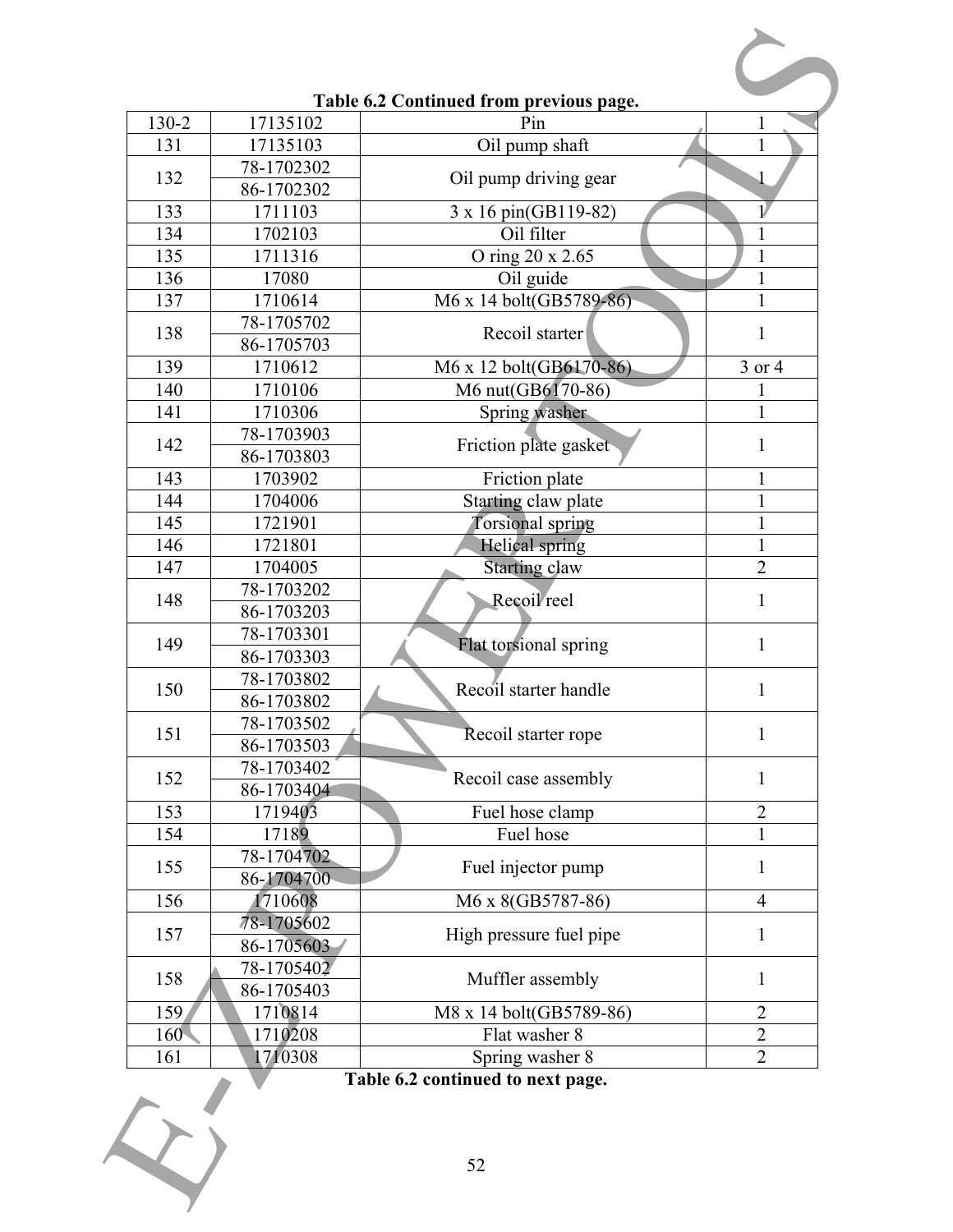|               |            | Table 6.2 Continued from previous page. |                       |
|---------------|------------|-----------------------------------------|-----------------------|
| 162           | 1710108    | M8 nut(GB5789-86)                       | 2                     |
| 164           | 1711400    | Speed control lever assembly            |                       |
| 165           | 17167      | Speed control lever                     |                       |
| 166           | 17168      | Pan head screw                          |                       |
| 167           | 17164      | Control system bracket                  | $\mathbf{1}^{\prime}$ |
| 168           | 1710618    | M6 x 18 bolt(GB5787-86)                 | 1                     |
| 169           | 1710614    | M6 x 14 bolt(GB5787-86)                 | 1                     |
| 170           | 17163      | Hexagon head nut                        | 1                     |
| 171           | 17165      | Throttle cable                          | 1                     |
| 172           | 17166      | Speed limit bolt                        |                       |
| 173           | 17162      | Small return spring                     | 1                     |
| 174           | 78-17161   |                                         | $\mathbf{1}$          |
|               | 86-17161   | Big return spring                       |                       |
| 175           | 17169      | Thin hexagon nut                        | 4                     |
| 176           | 78-1700502 | Fork lever assembly                     | 1                     |
|               | 86-1700503 |                                         |                       |
| 177           | 78-17160   |                                         | $\mathbf{1}$          |
|               | 86-1716001 | Governor spring                         |                       |
| 178           | 1711101    | Governor lever                          |                       |
| 179           | 17124      | Washer                                  |                       |
| 179-2         | 1710009    | Bearing 7941/8(GB290-64)                | $\mathbf{1}$          |
| 180           | 17125      | Lever shaft gasket                      | $\mathbf{1}$          |
| 181           | 1703022    | $3 \times 22$ pin                       | $\overline{2}$        |
| 182           | 7011102    | Lever shaft                             | 1                     |
| 183           | 8611601    | Lever fork                              | $\mathbf{1}$          |
| 184           | 17234      | Governor fork tappet                    | $\mathbf{1}$          |
| 187           | 78-1704702 |                                         | 1                     |
|               | 86-1704700 | Fuel injector pump assembly             |                       |
| 188           | 1704710    | Delivery holder                         |                       |
| 189           | 1704711    | Delivery spring                         |                       |
| 190           | 1704712    | Delivery gasket                         | $\mathbf{1}$          |
| 191           | 1704713    | Delivery valve                          |                       |
| 192           | 1704714    | Delivery seat                           |                       |
| 193           | 1704715    | Joint                                   | $\mathbf 1$           |
| 194           | 1704716    | O-ring                                  | $\mathbf{1}$          |
| 195           | 1704717    | Pump body                               |                       |
| 196           | 1704718    | Plunger                                 |                       |
| 197           | 1704719    | Shim set                                | $\mathbf{1}$          |
| 198           | 1704720    | Spring pin                              | $\overline{2}$        |
| 199           | 1704721    | Fuel pump plate                         | $\mathbf{1}$          |
| 200           | 1704722    | Control lever                           | $\overline{1}$        |
| $201^{\circ}$ | 1704723    | Snap ring                               | $\mathbf{1}$          |
| 202           | 1704724    | Spring pin                              | $\mathbf{1}$          |
|               |            | Table 6.2 continued to next page.       |                       |
|               |            |                                         |                       |
|               |            |                                         |                       |
|               |            |                                         |                       |
|               |            | 53                                      |                       |

| Table 6.2 Continued from previous page. |  |  |
|-----------------------------------------|--|--|
|                                         |  |  |

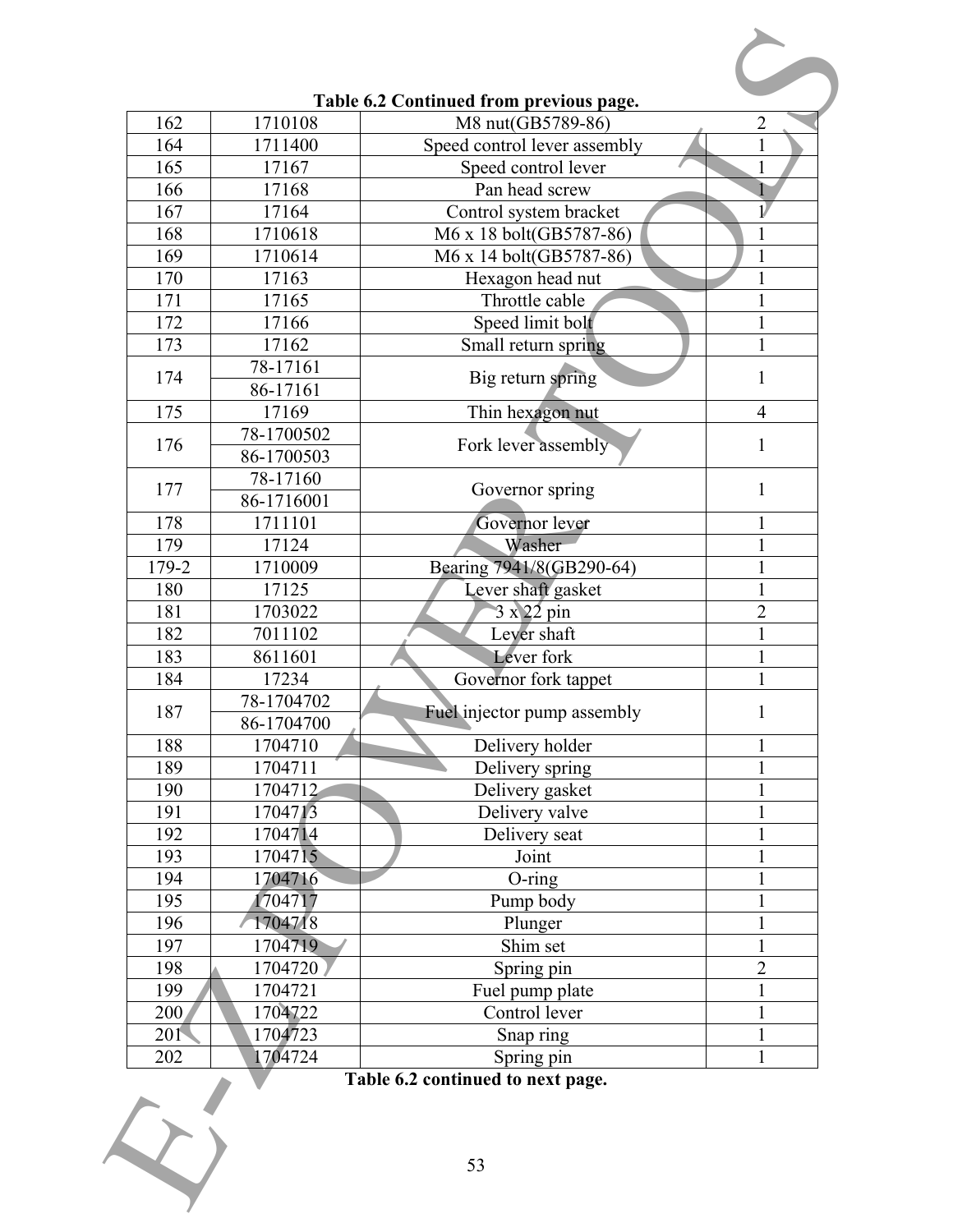| 203       | 1704725           | Table 6.2 Continued from previous page.<br>Upper spring seat |                                            |
|-----------|-------------------|--------------------------------------------------------------|--------------------------------------------|
| 204       | 1704726           | Pump spring                                                  |                                            |
| 205       | 1704727           | Spring seat                                                  |                                            |
| 206       | 1704728           |                                                              |                                            |
|           | 78-1705301        | Tappet                                                       |                                            |
| 207       | 86-1705301        | Fuel nozzle injector assembly                                |                                            |
| 208       | 1705311           | Nozzle body                                                  | $\mathbf{1}$                               |
| 209       | 1705321           | Shim set                                                     | 1                                          |
| 210       | 1705331           |                                                              | $\mathbf{1}$                               |
| 211       | 1705341           | Nozzle spring<br>Spring retainer                             | $\mathbf{1}$                               |
| 212       | 1705351           |                                                              | 1                                          |
| 213       | 1705361           | Stop plate<br>Pin                                            | $\overline{2}$                             |
|           |                   | Nozzle valve                                                 | $\mathbf{1}$                               |
| 214       | 1705371           |                                                              |                                            |
| 215       | 78-1705302        | Fuel injector cap                                            | 1                                          |
|           | 86-1705302        |                                                              |                                            |
| 216       | 1705381<br>MF36AH | Spring pin                                                   | 1                                          |
| 217       |                   | battery                                                      | $\mathbf{1}$                               |
|           | MF24AH            |                                                              |                                            |
| 231       | 17144             | Shock pad                                                    | $\mathbf{1}$                               |
| 232       | 78-1704102        | Fan cover                                                    | $\mathbf{1}$                               |
|           | 86-1704105        |                                                              |                                            |
| 233       | 17143             | Fan cover bolt shock absorber                                | $\overline{\mathcal{A}}$<br>$\overline{4}$ |
| 234       | 17145             | Collar                                                       |                                            |
| 235       | 1710206           | M6 washer(GB90-85)                                           | $\overline{4}$<br>$\overline{2}$           |
| 236       | 1710622           | M6 x 22 bolt(GB5787-86)                                      | $\overline{2}$                             |
| 236-2     | 1710622           | M6 x 22 bolt(GB5787-86)                                      |                                            |
| 237       | 1716100           | Flywheel alternator                                          | $\mathbf{1}$                               |
| 238       | 1710620           | M6 x 20 bolt(GB5787-86)                                      | 3                                          |
| 239       | 1710712           | M6 x 12 countersunk head screw                               | 3                                          |
| 240       | 1716002           | M6 spring washer                                             | $\mathbf 1$                                |
| 241       | 1710612           | M6 x 12 pan head bolt                                        | $\boldsymbol{2}$                           |
| 242       | 1716003           | DC12V Voltage Regulator                                      | 1                                          |
| 243       | 1716004           | Starting motor                                               | 1                                          |
| 244       | 1710035           | $\overline{M10}$ x 35 flange head hexagon bolt               | $\overline{2}$                             |
| 245       | 171214            | M10 spring washer                                            | $\overline{2}$                             |
| 246       | 1710210           | M10 washer                                                   | $\overline{2}$                             |
| 247       | 78-1704502        | Flywheel with gear                                           | $\mathbf{1}$                               |
|           | 86-1705504        |                                                              |                                            |
| 248       | 6800s100          | Type B fuel coke assembly                                    | $\mathbf{1}$                               |
| $248 - 1$ | 6800s101          | Fuel coke assembly head                                      | $\mathbf{1}$                               |
| 248-2     | 6800s102          | Fuel filter (also refer to 1704303)                          | 1                                          |
| $248 - 3$ | 6800s103          | O-ring fuel gasket                                           | $\mathbf{1}$                               |
| 248-4     | 6800s104          | Plastic tube                                                 | $\mathbf{1}$                               |
|           |                   | Table 6.2 continued to next page.                            |                                            |
|           |                   |                                                              |                                            |
|           |                   |                                                              |                                            |
|           |                   |                                                              |                                            |
|           |                   | 54                                                           |                                            |
|           |                   |                                                              |                                            |

### Table 6.2 Continued from previ

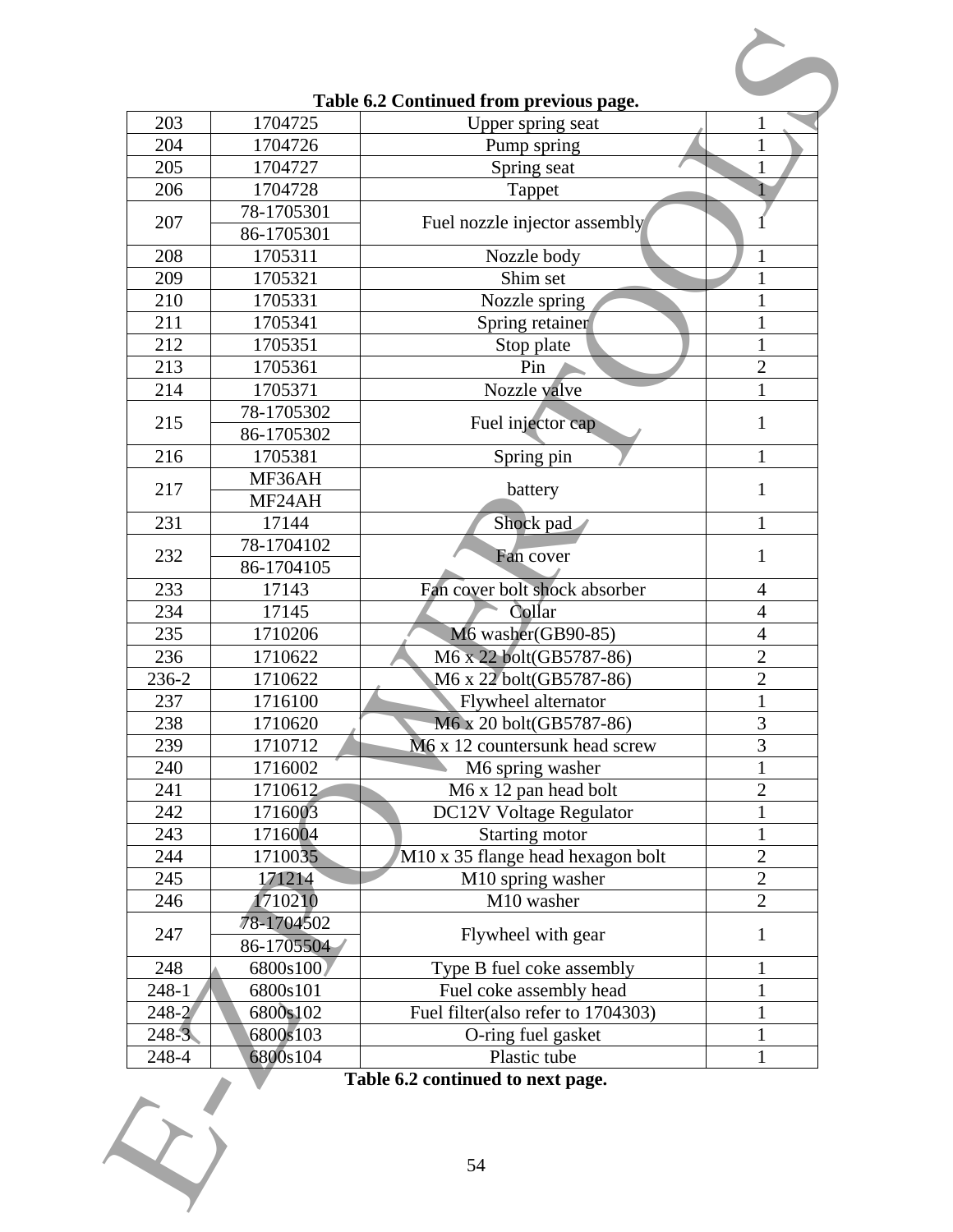

### **Table 6.2 Continued from previous page.**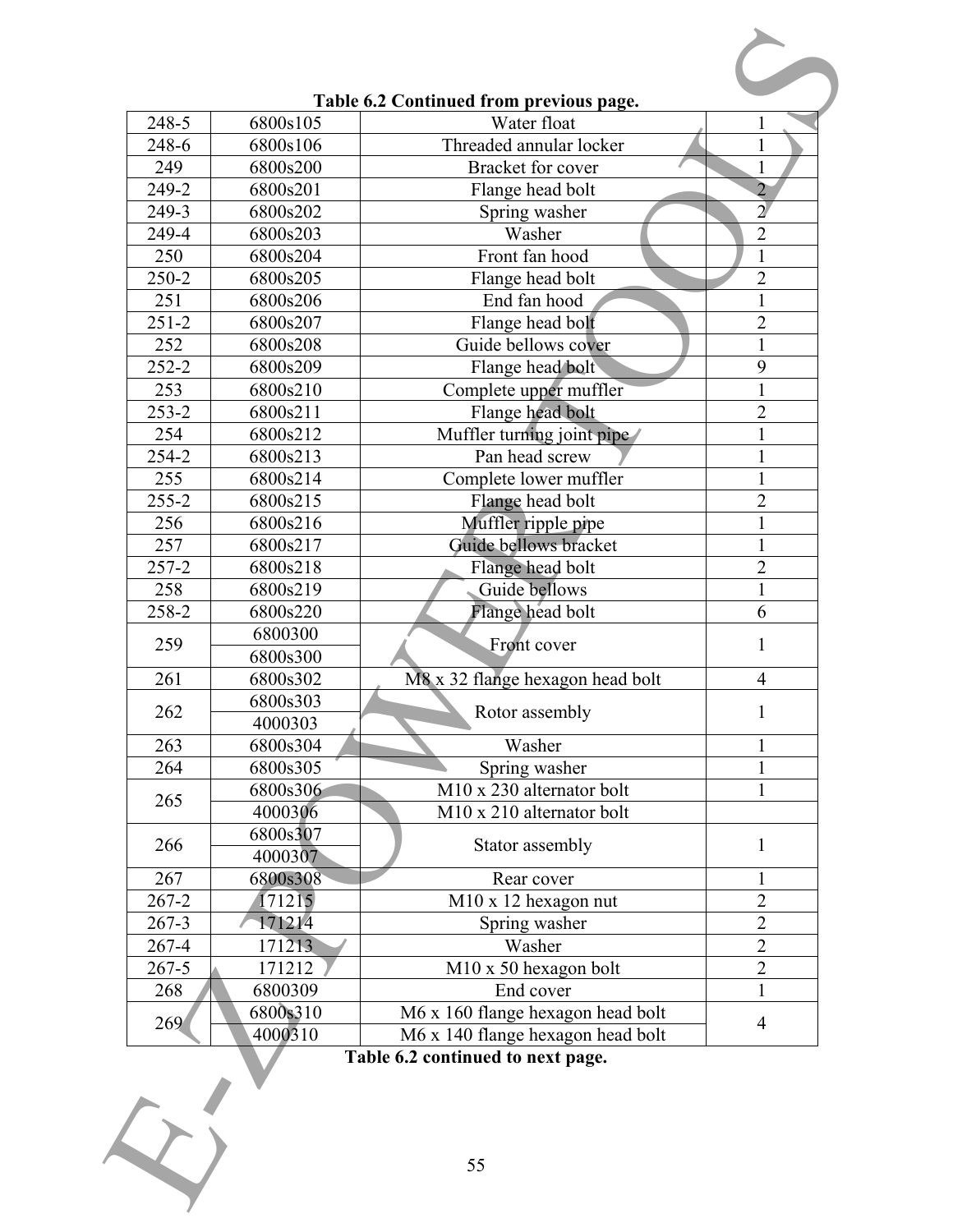|           |                     | Table 6.2 Continued from previous page. |                |
|-----------|---------------------|-----------------------------------------|----------------|
| 270       | 6800s311            | Capacitor                               | 1              |
|           | 6800s312            | <b>AVR</b>                              |                |
| 270-2     | 1710620             | M6 x 20 bolt(GB5787-86)                 | $\overline{2}$ |
| $270-3$   | 1716002             | M6 spring washer                        | $\overline{2}$ |
| 270-4     | 1710206             | M6 washer(GB90-85)                      | $\overline{2}$ |
| 271       | 6800s313            | Terminal block                          | $\mathbf{1}$   |
| $271 - 2$ | 1710620             | M6 x 20 bolt(GB5787-86)                 | $\overline{2}$ |
| 272       | 6800s314            | End cover                               | 1              |
| 273       | 6800s400            | Air cleaner window cover                | $\mathbf{1}$   |
| 273-2     | 1710815             | M8 x 15 bolt                            | $\overline{4}$ |
| $273 - 3$ | 1710804             | M8 washer                               | $\overline{4}$ |
| 274       | 6800s401            | Engine front air cover                  | $\mathbf{1}$   |
| 274-2     | 1710815             | M8 x 15 bolt                            | 10             |
| 274-3     | 1710804             | M8 washer                               | 10             |
| 275       | 6800s402            | Air cleaner intake seat                 |                |
| $275 - 2$ | 1710815             | M8 x 15 bolt                            | 6              |
| 276       | 6800s403            | Soundproof cover                        | $\mathbf{1}$   |
| 276-2     | 1710815             | M8 x 15 bolt                            | 8              |
| 276-3     | 1710804             | M8 washer                               | 8              |
| 277       | 6800s404            | <b>Upper cover</b>                      |                |
| $277 - 2$ | 1710815             | M8 x 15 bolt                            | $\overline{4}$ |
| 277-3     | 1710804             | M8 washer                               | $\overline{4}$ |
| 278       | 17153               | Fuel filler cap                         |                |
| 279       | 17155               | Fuel lever rubber seal                  |                |
| 280       | 17156               | Fuel level glass                        | 1              |
| 281       | 6800s405            | Left side cover                         | $\mathbf{1}$   |
| 281-2     | 1710815             | M8 x 15 bolt                            | 6              |
| $281 - 3$ | 1710804             | M8 washer                               | 6              |
| 282       | 6800s406            | Muffler inner cover                     |                |
| 282-2     | 1710815             | M8 x 15 bolt                            | $\overline{7}$ |
| 282-3     | 1710804             | M8 washer                               | 7              |
| 283       | 6800s407            | Muffler outer cover                     |                |
| 283-2     | 1710815             | M8 x 15 bolt                            | 6              |
| 283-3     | 1710804             | M8 washer                               | 6              |
| 284       | 6800s408<br>4000408 | Commonality base                        | 1              |
| 285       | 6800s409            | Lever handle                            |                |
| 286       | 6800s410            | Under pan air cover                     | 1              |
| 286-2     | 6800s411            | Flange head bolt                        | 10             |
| 287       | 78-1710107          | M6 wing nut                             | $\overline{c}$ |
| 288       | 6800s412            | Battery retainer                        |                |
| 289       | 6800s413            | Battery pad                             | $\mathbf{1}$   |
| 290       | 6800s414            | Hook bolt                               | $\overline{2}$ |
|           |                     | Table 6.2 continued to next page.       |                |
|           |                     |                                         |                |

| Table 6.2 Continued from previous page. |  |  |
|-----------------------------------------|--|--|
|                                         |  |  |

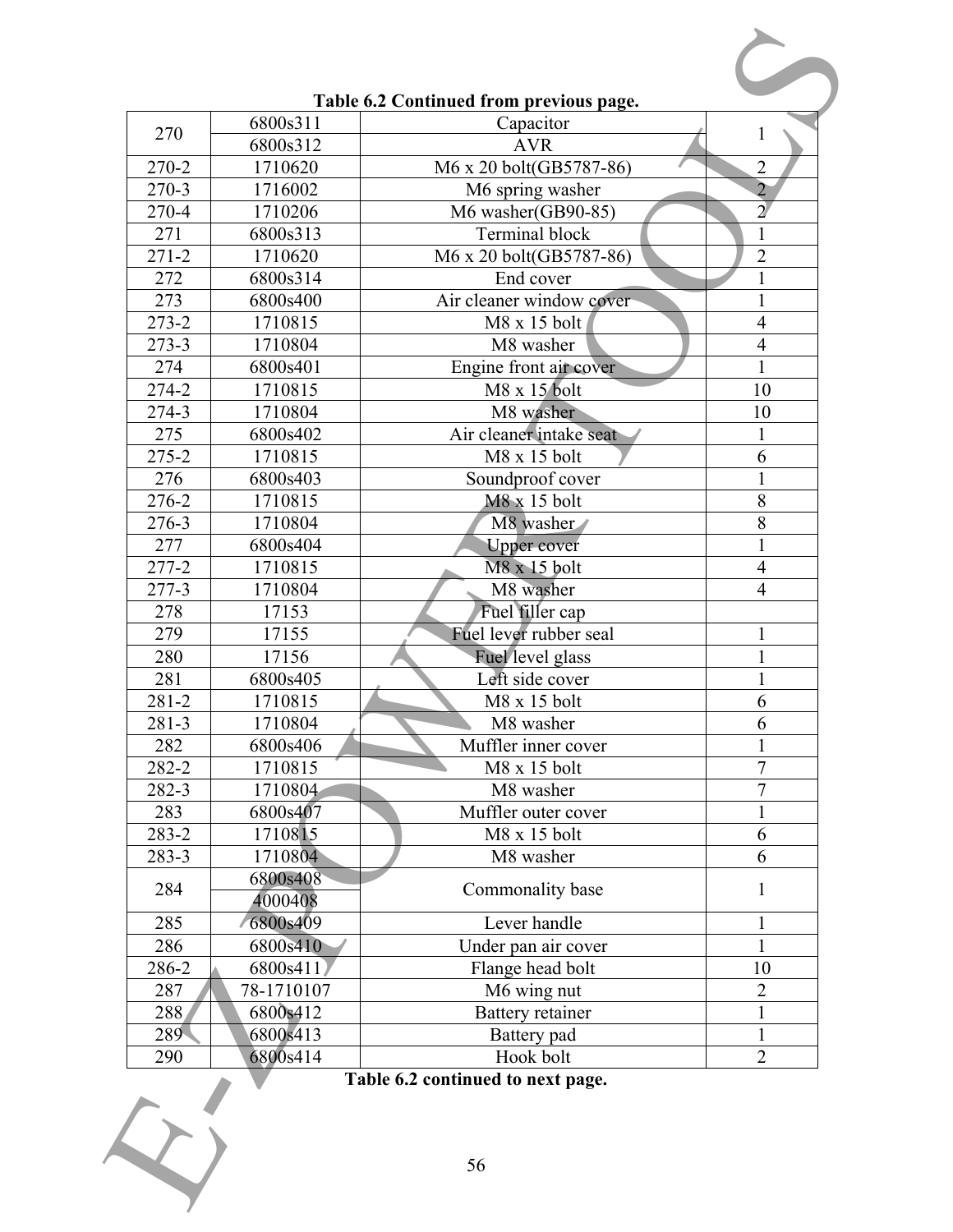|               |          | Table 6.2 Continued from previous page.             |                |
|---------------|----------|-----------------------------------------------------|----------------|
|               | 6800s415 | Battery holder(silent model)                        |                |
| 291           | 6800415  | Battery holder(open frame model)                    | 1              |
| $291 - 2$     | 1710815  | M8 x 15 bolt                                        | $\overline{4}$ |
|               |          | DC12V solenoid(used with cable)                     |                |
| 292           | 6800s416 | $\overline{DC12}V$ solenoid(installed in fuel pump) |                |
| 292-2         | 1710612  | M6 x 12 bolt(GB5787-86)                             | $\overline{2}$ |
| 292-3         | 1716002  | M6 spring washer                                    | $\overline{2}$ |
| 292-4         | 1710206  | M6 washer(GB90-85)                                  | $\overline{2}$ |
| 292-5         | 1710106  | M6 nut(GB6177-86)                                   | $\overline{2}$ |
| 293           | 6800s417 | Shock absorber                                      | $\overline{4}$ |
| $293 - 2$     | 171215   | $M10 \times 12$ hexagon nut                         | $\overline{4}$ |
| $293-3$       | 171214   | Spring washer                                       | $\overline{4}$ |
| 293-4         | 171213   | Washer                                              | $\overline{4}$ |
|               | 6800s418 | 3.5" or 7.5" solid wheel                            | $\overline{4}$ |
| 294           | 6800418  | 8.5" solid wheel                                    | $\overline{2}$ |
| 294-2         | 1710210  | Flat washer 10                                      | 8              |
|               | 1710220  | Flat washer 20                                      | $\overline{4}$ |
| 294-3         | 6800s419 | Cotter pin                                          | 2 or 4         |
| 295           | 6800s420 | Soundproof under pan                                |                |
| 296           |          | Fuel tank cap                                       |                |
| 297           | 17153    | Fuel tank cap seal                                  | $\mathbf{1}$   |
| 298           | 17146    | Fuel strainer                                       | $\mathbf{1}$   |
| 299           | 17157    | Fuel tank(4000/6800 open frame)                     | 1              |
|               | 17158    | Fuel tank(6800 silent)                              |                |
| 299-2         | 1710622  | M6 x 22 bolt(GB5787-86)                             | $\overline{4}$ |
| 299-3         | 1710206  | M6 washer(GB90-85)                                  | $\overline{4}$ |
| 300           | 17152    | Fuel level indicator                                | $\mathbf{1}$   |
| 301           | 17155    | Fuel lever indicator gasket                         | $\mathbf{1}$   |
| 302           | 17143    | Shock absorber for fuel tank                        | $\overline{4}$ |
| 303           | 17145    | Metal sleeve(collar)                                | $\overline{4}$ |
| 304           | 1704302  | Type A fuel filter                                  | 1              |
|               | 1704303  | Type B fuel filter(also refer to 6800s102)          |                |
| 305           | 17148    | Fuel filter gasket                                  |                |
| 306           | 17149    | Fuel valve gasket                                   | 1              |
| 307           | 17151    | Fuel valve plate                                    | $\mathbf{1}$   |
| 308           | 17154    | O-ring fuel gasket                                  |                |
| 309           | 17150    | Fuel coke assembly                                  |                |
| 309-2         | 1710106  | M6 nut(GB6177-86)                                   | $\overline{2}$ |
| 310           | 6800s500 | Control panel assembly(silent model)                | 1              |
|               | 6800500  | Control panel assembly(open frame model)            |                |
| 311           | 6800s501 | Starter switch with key                             |                |
| $312^{\circ}$ | 6800s502 | Low oil warning indicator light                     | $\mathbf{1}$   |
| 313           | 6800s502 | Power indicator light                               | 1              |
|               |          | Table 6.2 continued to next page.                   |                |
|               |          |                                                     |                |
|               |          | 57                                                  |                |
|               |          |                                                     |                |

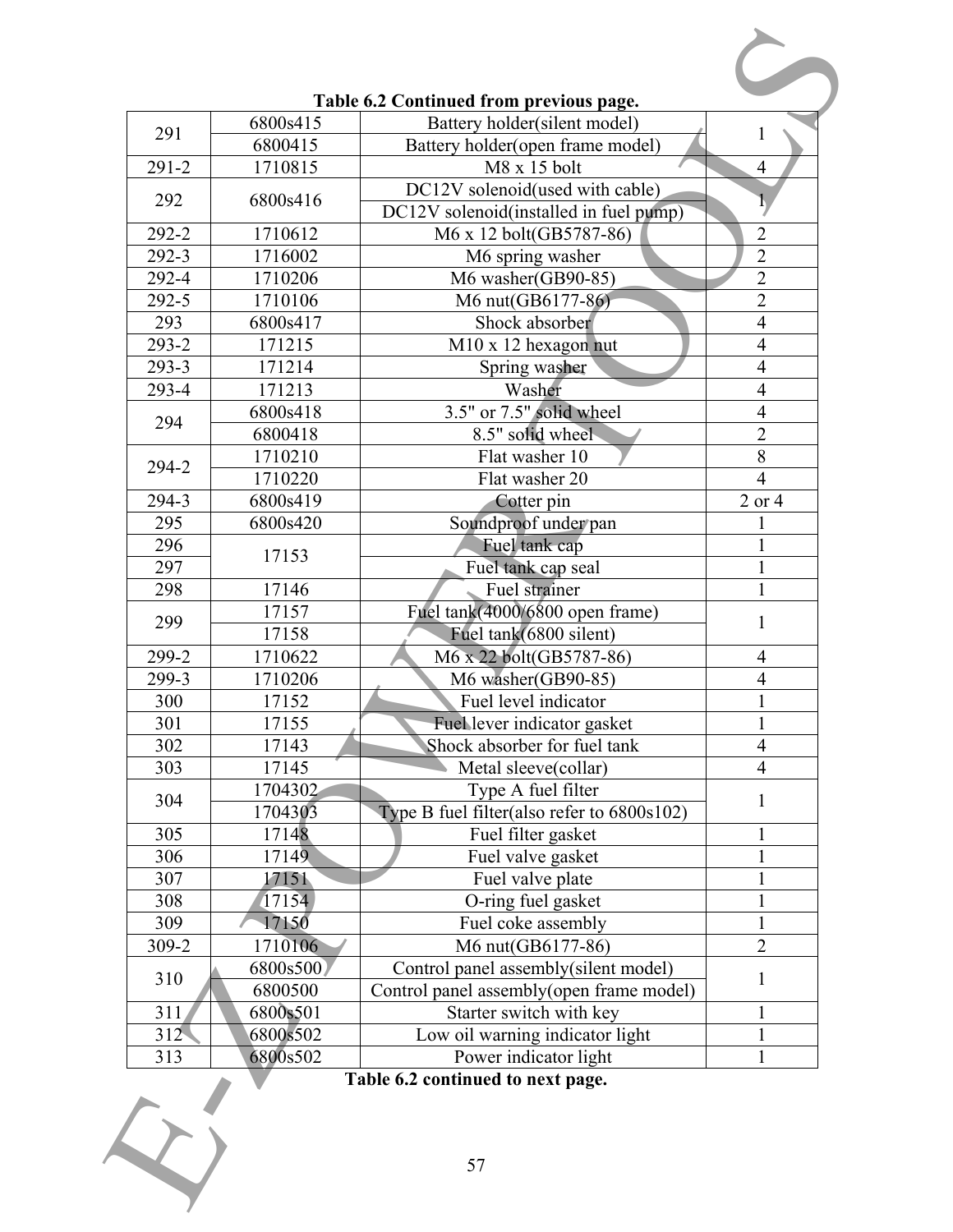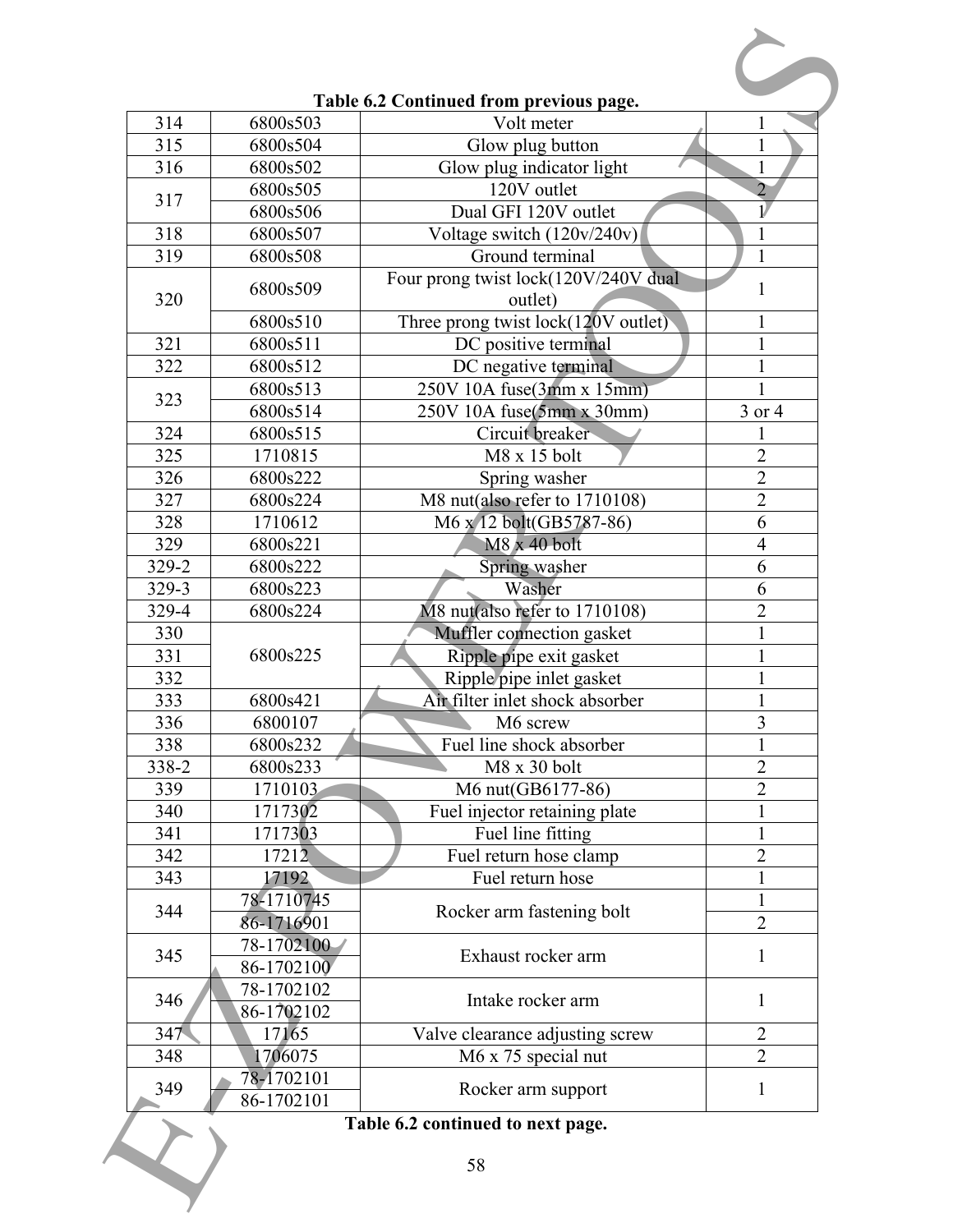|              |                          | Table 6.2 Continued from previous page.                                      |                                  |
|--------------|--------------------------|------------------------------------------------------------------------------|----------------------------------|
| 350          | 78-1702106<br>86-1702106 | Valve cap                                                                    | $\overline{2}$                   |
| 351          | 78-1702702<br>86-1702703 | Valve clip                                                                   | 2                                |
| 352          | 78-1782802<br>86-1702803 | Valve spring seat                                                            | $\overline{2}$                   |
| 353          | 78-1702902<br>86-1702903 | Valve spring                                                                 | $\overline{2}$                   |
| 354          | 78-17136<br>86-1713601   | Valve spring washer                                                          | $\overline{2}$                   |
| $354-1$      | 78-1702004<br>86-1702100 | Valve guide oil seal(between 353 & 354)                                      | $\overline{2}$                   |
| 355          | 1711104                  | Pin 4 x 8(GB119-86)                                                          | $\mathbf{1}$                     |
| 356          | 6800s303A<br>4000303A    | <b>Ball Bearing</b>                                                          | $\mathbf{1}$                     |
| 357          | 78-171216<br>86-171216   | Oil pressure sensor                                                          | $\mathbf{1}$                     |
| 358          | 78-1710955<br>86-1710956 | Double ended bolt AM6 x 55(GB899-88)<br>Double ended bolt AM6 x 75(GB899-88) | $\overline{2}$<br>$\overline{2}$ |
| 359          | 78-1712201<br>86-17122   | $AM 6x 42$ fuel injector bolt<br>AM $6 \times 50$ fuel injector bolt         | $\overline{2}$                   |
| 360          | 1710920                  | Double ended bolt AM8 x 20(GB899-88)                                         | $\overline{2}$                   |
| 361          | 78-17168<br>86-1716801   | Rocker arm assembly                                                          | $\mathbf{1}$                     |
| 362          | 78-1716802<br>86-1716802 | Rocker arm shaft                                                             | 1                                |
| 363          | 6800s516                 | Flat head screwdriver                                                        | $\mathbf{1}$                     |
| 364          | 6800s517                 | Hexagon key (8/10mm)                                                         | $\mathbf{1}$                     |
| 365          | 6800s518                 | Hexagon key (12/14mm)                                                        | 1                                |
| 366<br>555-5 | 6800s519<br>6800s520     | Hexagon key (17/19mm)<br>Tool bag(optional)                                  | $\mathbf{1}$<br>$\mathbf{1}$     |
|              |                          |                                                                              |                                  |
|              |                          | 59                                                                           |                                  |

# **Table 6.2 Continued from previous page.**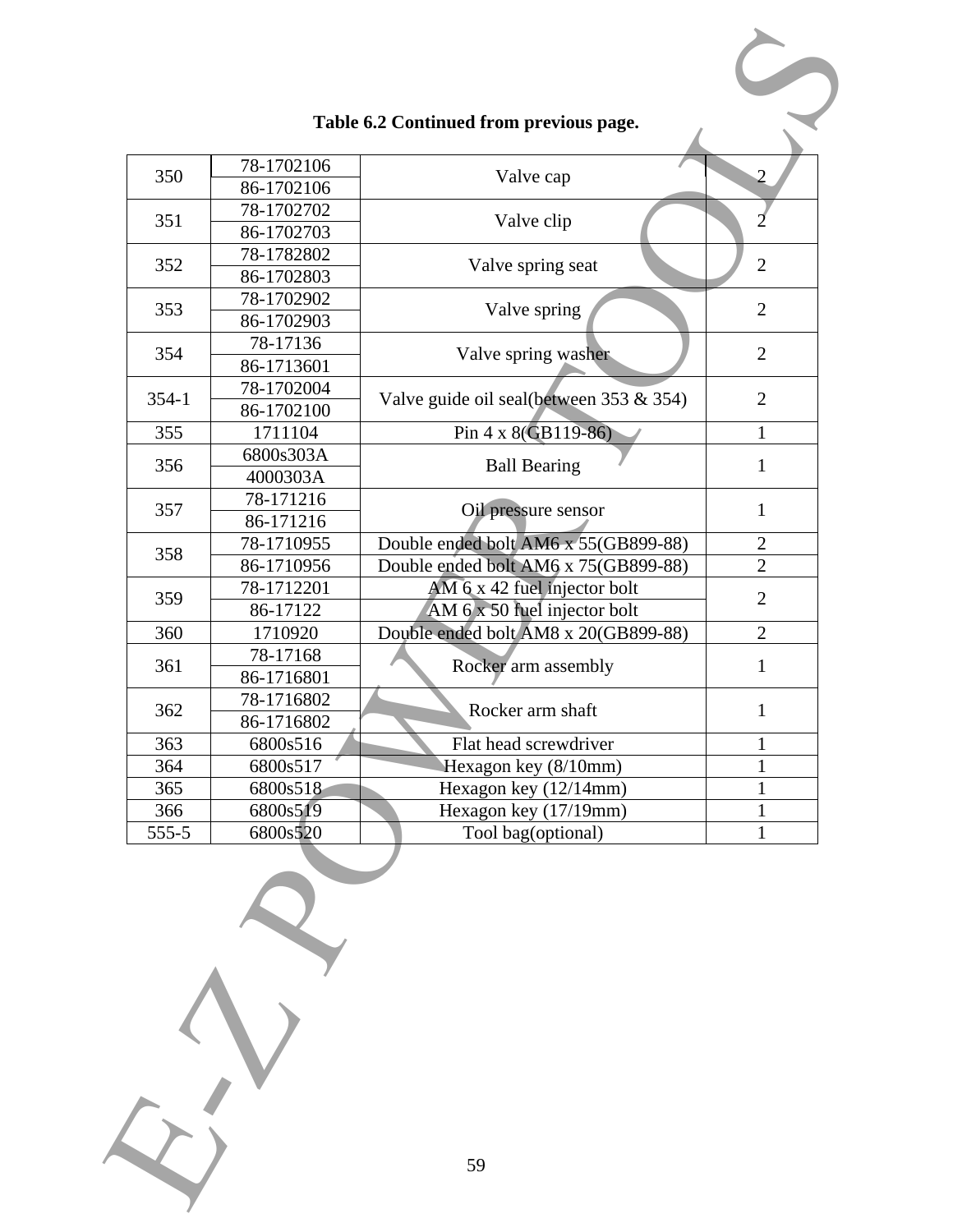### **Parts Store - 170F 178F 186F Diesel Engine Parts Generator Spare Parts**

We only carry and sell high quality after market parts for generators. Parts and assembly quality control make huge difference in generator quality. Many parts, diesel motors and generator heads look the same, but you have no idea of what parts are installed inside. Our mission is to design and make industrial grade products for customers. Most of our customers are commercial users, e.g., drivers, contractors, farmers and builders. The typical span life of our diesel motor is 3000 hours and up to 5000 hours if customer maintains it routinely and properly. Our generator still rocks after years of use. Many cheap generators with low quality parts are being sold in the market, that are designed for use during hurricane and snowstorm seasons. They can work a couple of weeks or even hours and then get big problem such as breakdown of diesel motor and burnt-up of generator head.

Be aware of low quality parts sold by others. If you are a commercial user, our high quality parts are strongly recommended.

We carry many parts you need for your portable diesel generator driven by either 178F/E or 186F/E/AE engine. Some selected parts from our stock are listed below. For your convenience, please refer to Exploded View of Parts List and Complete Parts List. Before you make a call with us, please make sure what type of engine is installed in your generator. You can identify your engine type by looking close at your fuel injection pump with characters either 86 or 70/78 marked on. You can also identify from EPA Sticker pasted somewhere in your generator. You can also refer to the following sample generator models List for help. If you have a problem with identifying your engine, please just give us your brand name and model, we help you find out. Parts can be ordered by calling or faxing E-Z Power Tools at the numbers provided below:

Direct: 678-298-7816 Fax: 678-819-2816

## **Sample Models Powered by 186F Diesel Engine:**

6000DE, 6000LHE, 6000-LDEW, 6500T, 7500DE, 5GF-LDE, 6GF-LDE, 6GF-LHE, 6500T, AMICO AC-6000LE, AC-6000LN, APACHE ADG8500SE, AED6500S, AED6500XE, AURORA GENERATORS AGI6500DE, EMERGENCYPOWER AGI6500SDE, AGI6800DE, AGI6800SDE, AMICO AH6000LE, AH6000LN, AHR6000LE, AHR6000LN, AHW-6000LE, ACCURATE POWER AP6800DE, AP6800SDE, APACHE PREMIER 8500S, ALL POWER AMERICA APG3201, APG3202, CARROL STREAM CS6000DO, CS6000DS, DEK500SL, DEK6000SL, UNITED POWER DG5000 DG5000-3, DG5000E, DG5000E-3, JIANGDONG DG5500S, DG6500SE, EASTERN TOOLS AND EQUIPMENT DG6LE, ETQ DG6LN, DG6LNR, DGS106, DIESEL PRO 6700T, HYUNDAI DHY6000LE, DHY6000SE, DHYW180AC, DUROPOWER DP6220DEW, DP6500DE, DP6500DES, DP6500RDS, DP7500DE, DP7500DES, DP7500ED, DP7500EDS, DP7500DR, DP7500DRS, DP7500RDS, DUROMAX DURO STAR DS7200, DS7200Q, Eagle Power Tools E65DRE, RAMSOND ELITE 6500, ELIM ELM6000DE, ELM6000SDE, ELM6800T, FRONTIER F-7500D, MORPOWER GEN05500, BLUE MAX GEN6000DE, GEN7500DE, GEN6000LHE, BUFFALO TOOLS GENSD7, STEELE GD-650E, HACER 7500ST-W, HDY5000LXB, HDY6000LXB, HDY6500LXB, JINDING JDP6000-LDE, JLD6500S, JVS5000SD, KIPOR KDE5000TA, KDE6500E, KDE6500T, KDE6500TA, KDE6700E, KDE6700T, KDE6700TA, KDE6800S, ATLANTIC TOOLS KDG7500, KDG7500LE, KDG7500X/E/T, LEADING LDE6800E, LDE6800T, LDE6800TA, LDE7800ME, LDG-5000, LDG5000S, LDG5000CL, LDG5500X, LAUNTOP LDG6000CL, LDG6000S, LDG7500LE, LONGEVITY LDG-6000, LDG-6500, MATRIX5500, Multi-Power MP5500, MP6500G, MP7000E, OPTI6800DE, OPTI6800SDE, POWERLAND PDU6500E, **ES Store - 170F 178F 186F Diesel Engine Parts Generator Spare Parts<br>
Subcome and soll high quality after make provide for generator. Byter Parts<br>
The control of the make provide the state and the state and the state and** 

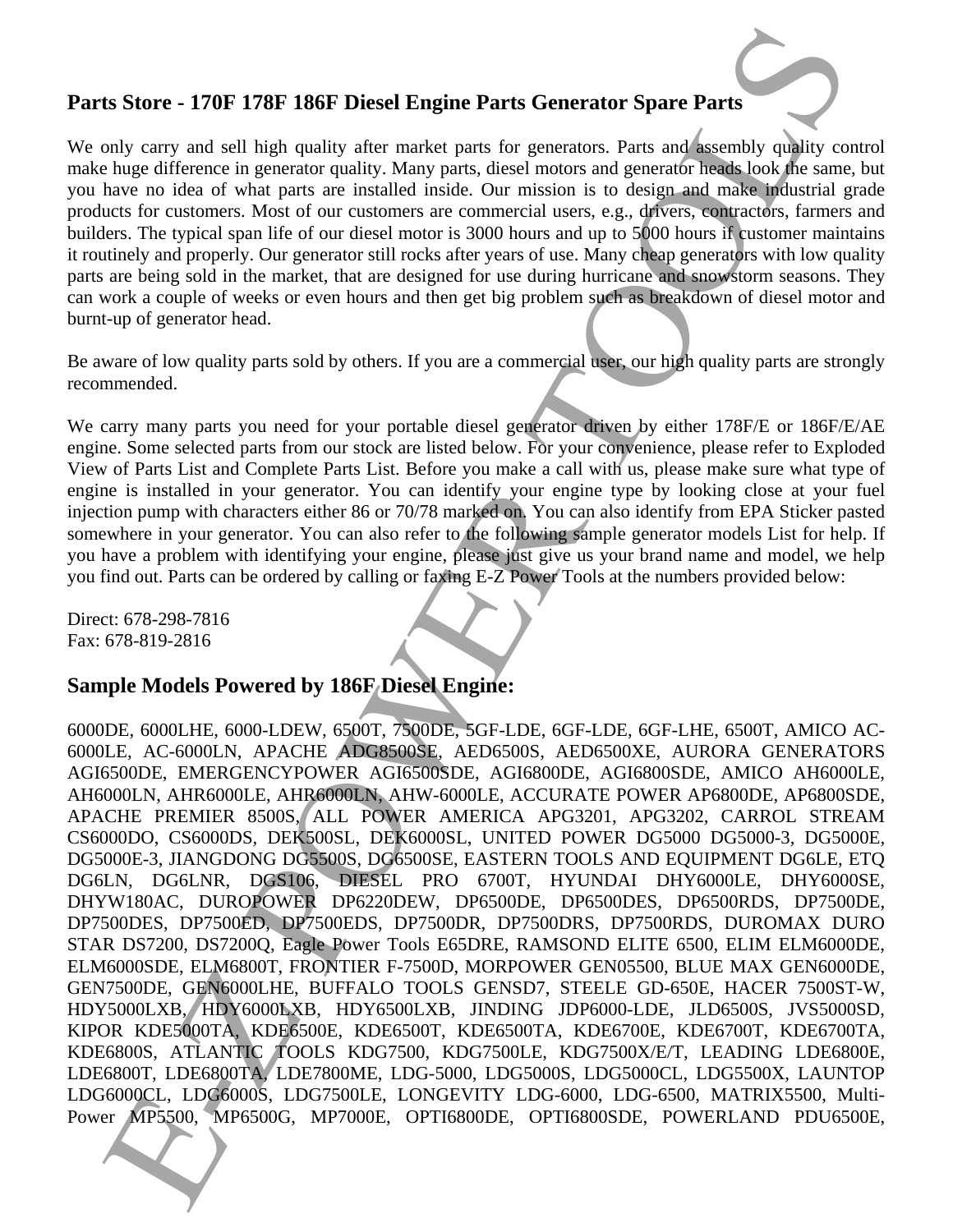PACIFIC EQUIPMENT PG-7500, PQDE6500, SUNTOM SDE6500E, SDE6500T, SDE6700T, SDG5500S, TITAN TG-7500D, TAHOE TI7000LXR, UNITED POWER UP6500LE, UP7500WLE, UNITED POWER SYSTEMS UPD6500.

### **Sample Models Powered by 178F Diesel Engine:**

AC-4000LE, AC-4000LN, AGI4000DE, AH4000LE, AH4000LN, DEK3500SL, DEK4500SL, DG4LE, DG4LNR, DG3600, DG3600E, DG3600-3, DG3600E-3, DG3600S, DHY4000L, DHY4000LE, DP4000DE, DP4000ED, ELM3500DE, JDP3500-LDE, KDE3500T, KDE3500E, KDG5500E, KDG5500X/E/T, LDE3800E, LDG3500CL, LDG3600S, LDG5500LE, OPTI4000DE, SDE3000X, SDE3000E, SDE3000T, UP5500LE, WDG3600CLE.

**Our spare parts cover portable diesel generators manufactured by the following Original Equipment Manufacturers (OEMs) in China, whose products retain at least 95% market share of China-made portable diesel generators sold in North America. You can identify the OEMs on the EPA stickers of portable diesel generators. A few companies of North America themselves have conducted EPA & CSA certification for one-cylinder head 170F, 178F and/or 186F diesel motors. However, they have not made and assembled portable diesel generators themselves at all. Their suppliers lie in one or more than one of the following OEMs.** 

**If you need spare parts for China-made water-cooled diesel generators, please first identify the OEM on the EPA sticker or Name Card no matter whatever brand diesel motor is applied with your generator, e.g., Chinese Brands Huafeng, Lovol, Weichai, Yangdong, Laidong, Shangchai, Yuchai & Chaochai and Foreign Brands Deutz, Cummins, Perkins, Caterpillar & New Holland, we then help you outsource the original parts suppliers in China with high quality at fair cost.** 

### **OEMs List for 170F, 178F & 186F Diesel Motors in China:**

China Lutian Machinery Co.,Ltd. China Tianjie Group Co., Ltd. Chongqing Tuopu Diesel Engine Factory Fujian Fuzhou D & J Power Co.,Ltd. Fujian Fuzhou Dimin Machinery Co.,Ltd. Fujian Fuzhou Golden Flying Fish Diesel Engine Co.,Ltd Fujian Fuzhou Hailin Machinery Co.,Ltd. Fujian Fuzhou Hua Bo M & E Co.,Ltd. Fujian Fuzhou Huacen Power Co*.,*Ltd*.*  Fujian Fuzhou JLT Power & Engine Machinery Factory Fujian Fuzhou Kapur Power Equipment Co.,Ltd. Fujian Fuzhou Launtop M & E Co., Ltd. Fujian Fuzhou Leading Co*.,* Ltd*.*  Fujian Fuzhou Lingli Power Co., Ltd. Fujian Fuzhou Sunshine machine Co.,Ltd Fujian Fuzhou Suntom Power Machinery Co., Ltd Fujian Fuzhou United Power Equipment Co., Ltd. Fujian koso Power Co. , Ltd. Fujian LEGA Power Equipments Co., Ltd Jiangsu Suzhou ERMA Machinery Co., Ltd. IFIC EQUIPMENT PO-7500. PODESCO. SUNTON SDEISONE, SDEISONT. SDEISTRIT, SDEISTRIT, SDEISTRIT, SDEISTRIT, SDEISTRIT, SUNTON UNIVERSITY (INTERFERNATION CONTROLL), UNIVERSITY (INTERFERNATION), INC.-40000. NO. 20000. NO. 20000.